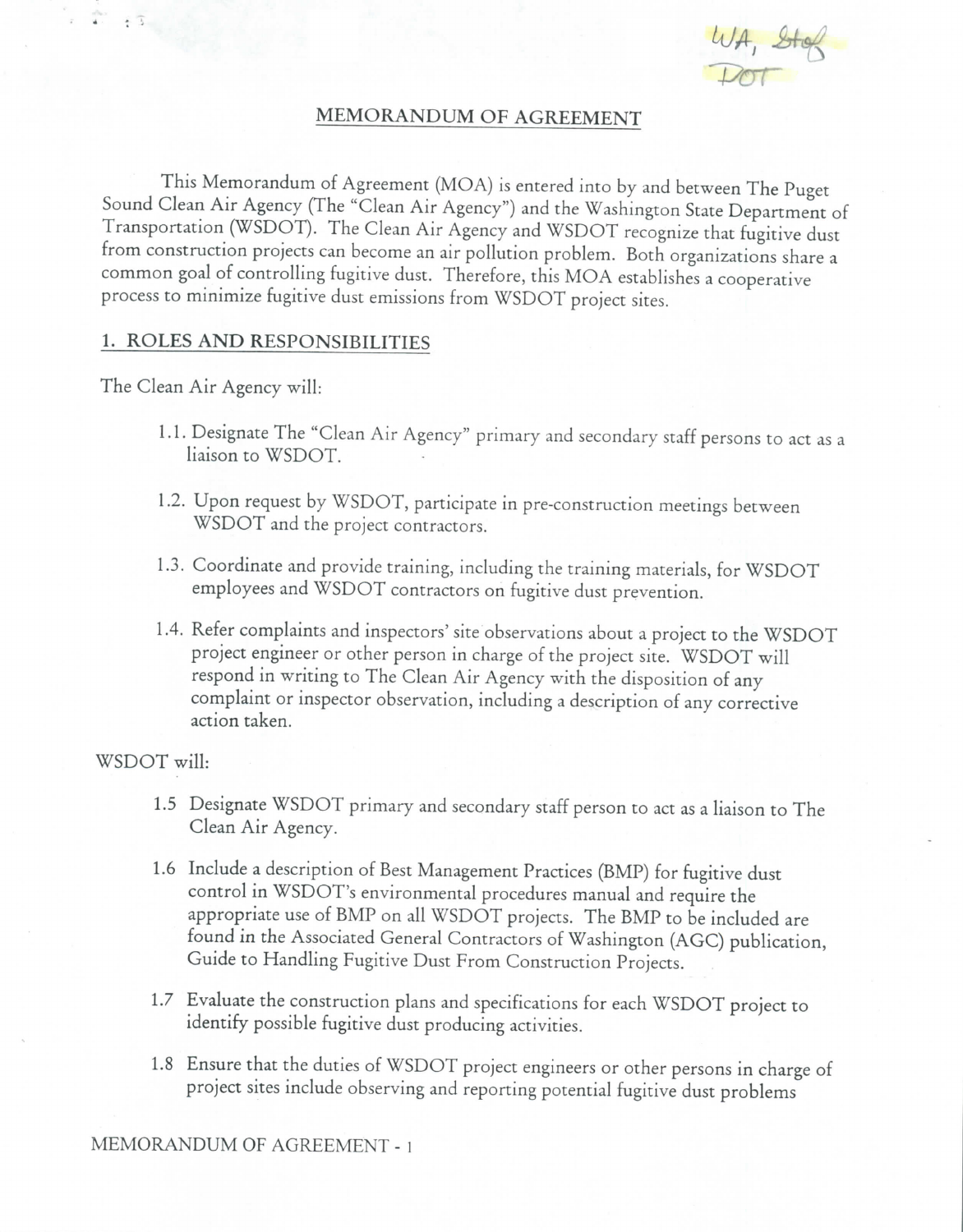during the course of their work. They shall also insure implementation of BMPs in accordance with the contract.

## **2. DEADLINES FOR DELIVERABLES**

ماراتها المنفرد

- 2.1 Training provided by The Clean Air Agency regarding BMP for fugitive dust control will begin August 10, 1999 and will continue as needed.
- 2.2 On or before December 30, 1999, WSDOT will provide to The Clean Air Agency a copy of the environmental procedures manual containing the AGC BMP implementation description.

### **3. COMMITMENT OF RESOURCES**

- 3.1 The Clean Air Agency staff person assigned as a liaison to WSDOT shall remain a Clean Air Agency employee at all times.
- 3.2 The WSDOT project engineers and staff person assigned as a liaison to The Clean Air Agency shall remain WSDOT employees at all times.
- 3.3. The Clean Air Agency will provide funding for the training courses and materials.
- 3.4 WSDOT is responsible for preparing, printing and distributing the WSDOT environmental procedures manual containing the BMP for fugitive dust control language.

#### **4. TERMINATION OF MOA**

Either party may terminate this MOA at any time with or without cause by giving thirty (30) days' written notice to the other party of the intent to terminate.

#### **5. AMENDMENTS TO MOA**

This MOA may be modified by mutual agreement of the parties. All modifications shall be in writing.

#### **6. GOVERNING LAW**

This MOA shall be governed by the laws of the state of Washington. The parties acknowledge the jurisdiction of the courts of the State of Washington in this matter.

# **7. SEVERABILITY**

If any provision of this MOA or any provision of any document incorporated by reference shall be held invalid, such invalidity shall not affect the other provision of

# MEMORANDUM OF AGREEMENT - 2